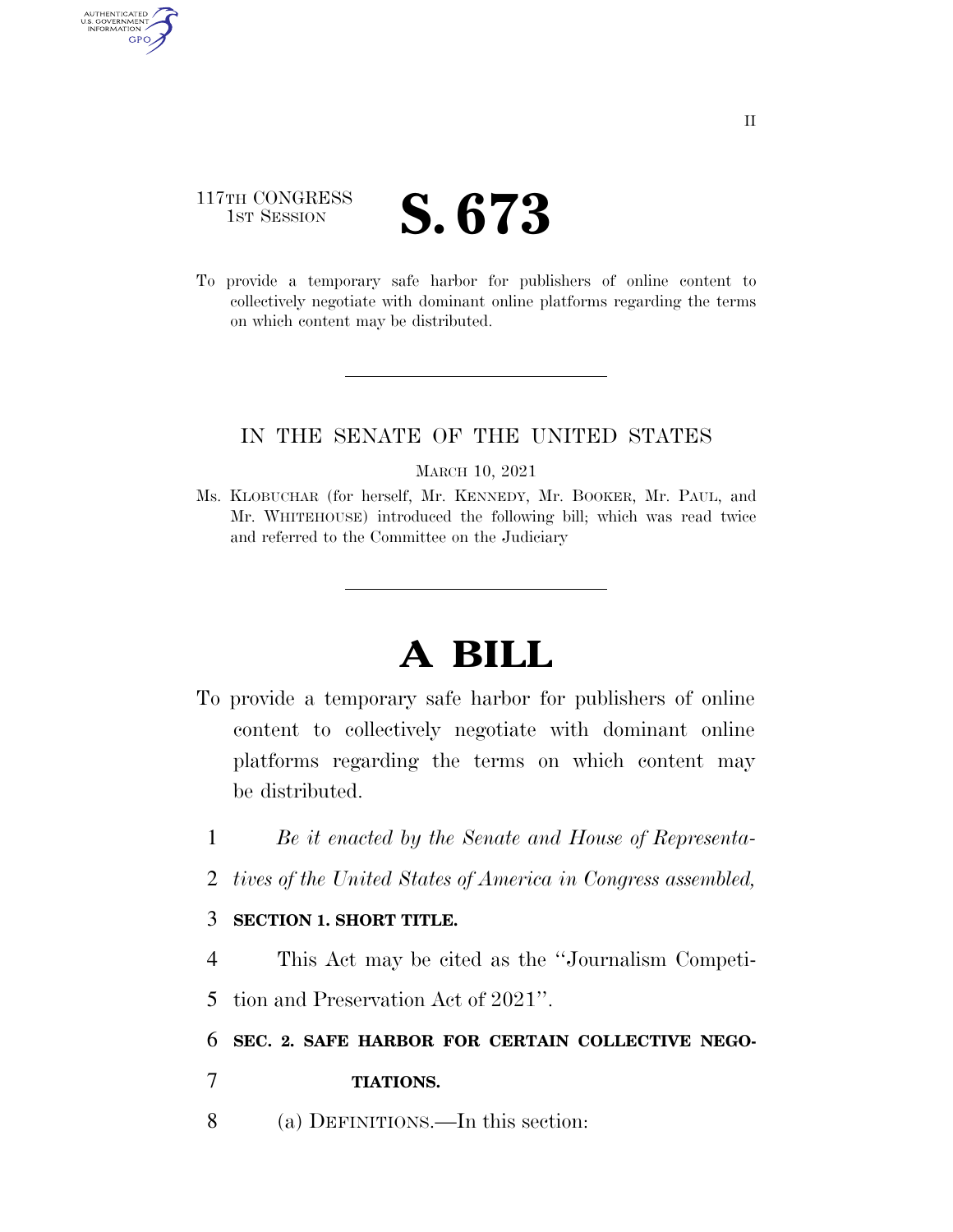| $\mathbf{1}$   | (1) ANTITRUST LAWS.—The term "antitrust"            |
|----------------|-----------------------------------------------------|
| $\overline{2}$ | $\text{laws}$ "—                                    |
| 3              | $(A)$ has the meaning given the term in             |
| $\overline{4}$ | subsection (a) of the first section of the Clayton  |
| 5              | Act $(15 \text{ U.S.C. } 12)$ ; and                 |
| 6              | (B) includes—                                       |
| 7              | (i) section 5 of the Federal Trade                  |
| 8              | Commission Act $(15 \text{ U.S.C. } 45)$ to the ex- |
| 9              | tent that section applies to unfair methods         |
| 10             | of competition; and                                 |
| 11             | (ii) any State law (including regula-               |
| 12             | tions) that prohibits or penalizes the con-         |
| 13             | duct described in, or is otherwise incon-           |
| 14             | sistent with, subsection (b).                       |
| 15             | (2)<br>NEWS CONTENT CREATOR.-The<br>term            |
| 16             | "news content creator" means-                       |
| 17             | (A) any print, broadcast, or digital news           |
| 18             | organization that—                                  |
| 19             | (i) has a dedicated professional edi-               |
| 20             | torial staff that creates and distributes           |
| 21             | original news and related content con-              |
| 22             | cerning local, national, or international           |
| 23             | matters of public interest on at least a            |
| 24             | weekly basis; and                                   |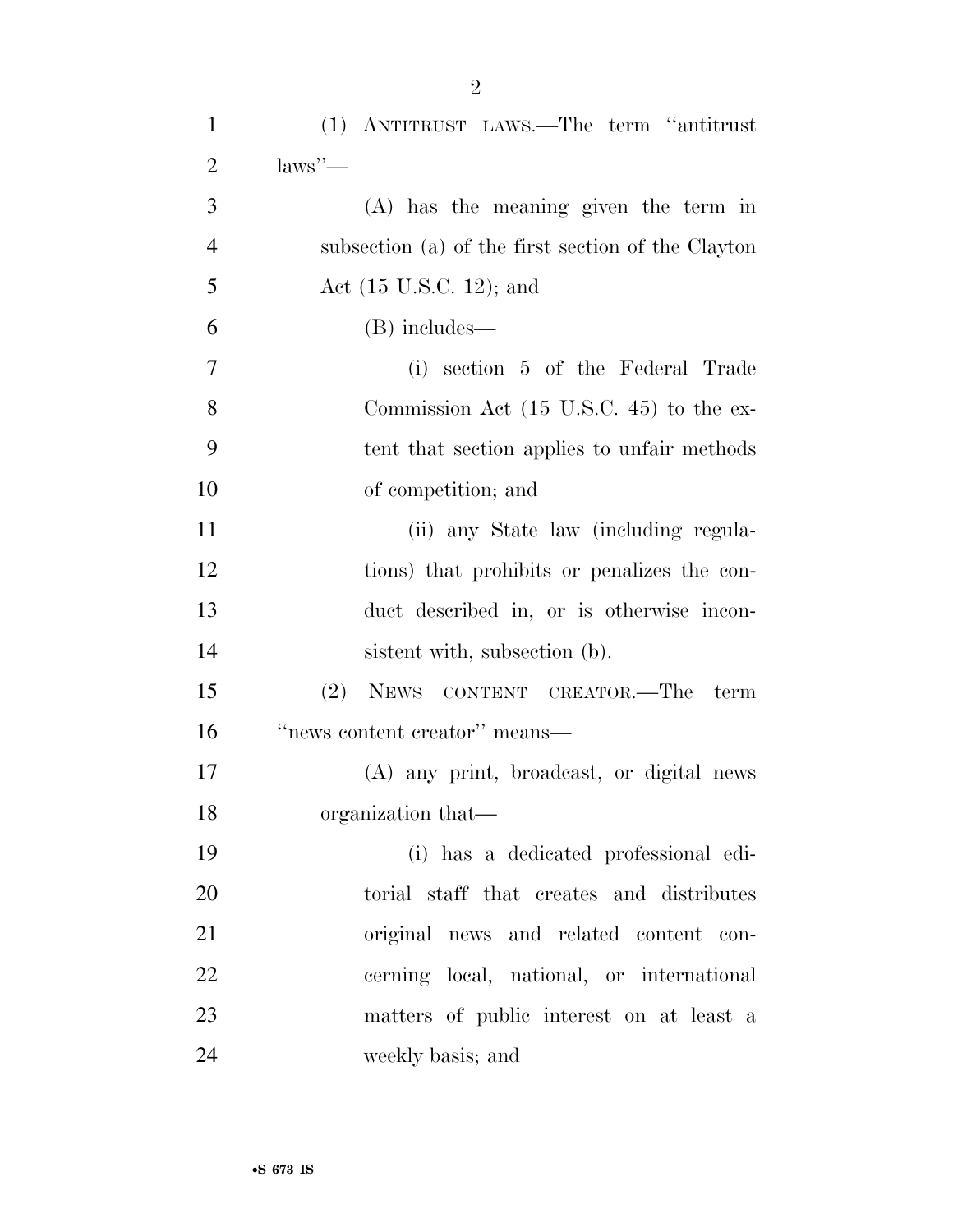| $\mathbf{1}$   | (ii) is marketed through subscriptions,                   |
|----------------|-----------------------------------------------------------|
| $\overline{2}$ | advertising, or sponsorship; and                          |
| 3              | $(B)(i)$ provides original news and related               |
| $\overline{4}$ | content with the editorial content consisting of          |
| 5              | not less than 25 percent current news and re-             |
| 6              | lated content; or                                         |
| $\overline{7}$ | (ii) broadcasts original news and related                 |
| 8              | content pursuant to a license granted by the              |
| 9              | Federal Communications Commission under                   |
| 10             | title III of the Communications Act of 1934 (47)          |
| 11             | U.S.C. 301 et seq.).                                      |
| 12             | (3) ONLINE CONTENT DISTRIBUTOR.—The                       |
| 13             | term "online content distributor" means any entity        |
| 14             | $that-$                                                   |
| 15             | $(A)$ operates a website or other online serv-            |
| 16             | ice that displays, distributes, or directs users to       |
| 17             | news articles, works of journalism, or other con-         |
| 18             | tent on the internet that is generated by third-          |
| 19             | party news content creators; and                          |
| 20             | (B) has not fewer than $1,000,000,000$                    |
| 21             | monthly active users, in the aggregate, of all of         |
| 22             | its websites or online services worldwide.                |
| 23             | (b) LIMITATION OF LIABILITY.—A news content cre-          |
| 24             | ator may not be held liable under the antitrust laws for  |
| 25             | engaging in negotiations with any other news content cre- |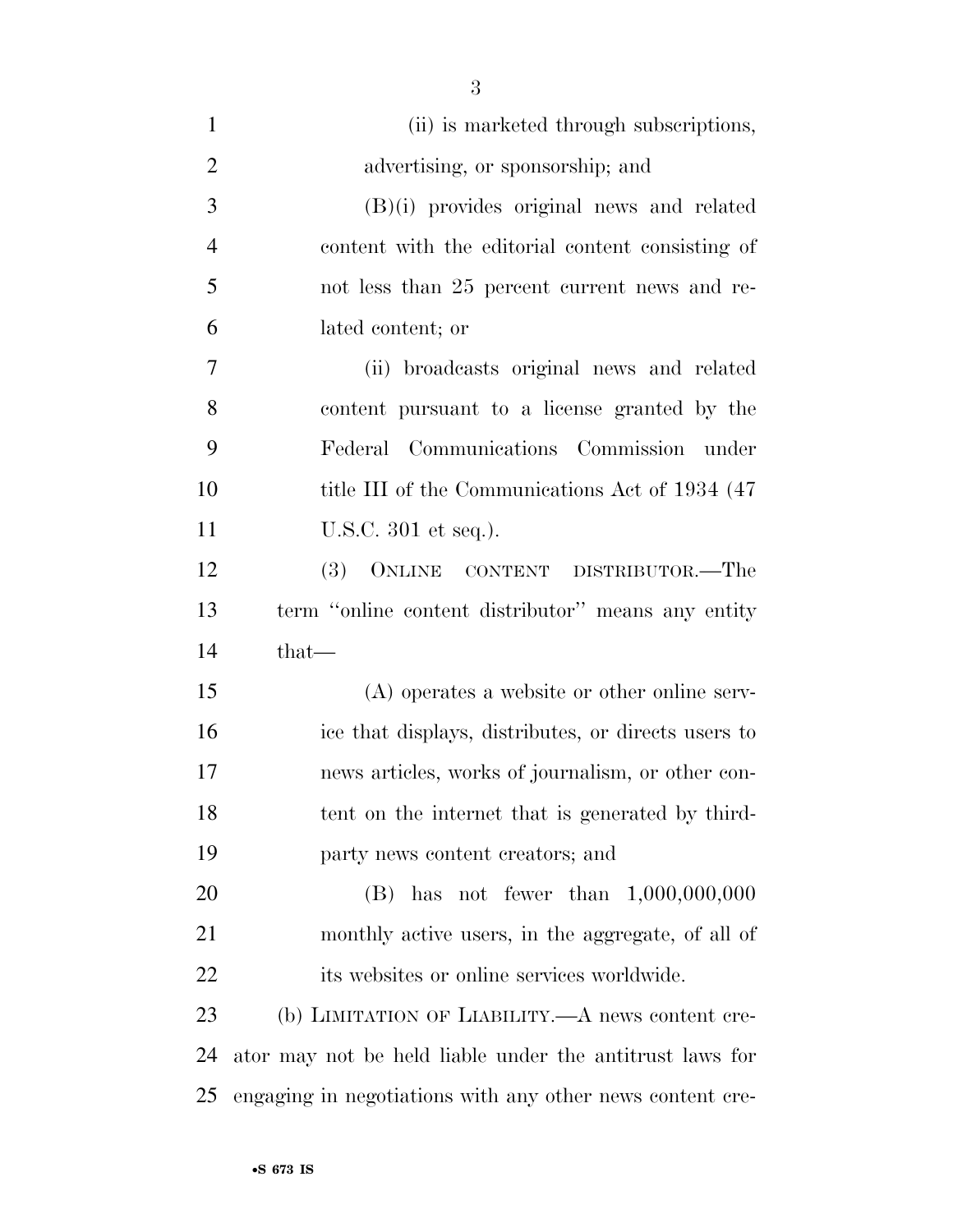| $\mathbf{1}$ | ator during the 4-year period beginning on the date of en- |
|--------------|------------------------------------------------------------|
| 2            | actment of this Act to collectively withhold content from, |
| 3            | or negotiate with, an online content distributor regarding |
| 4            | the terms on which the news content of the news content    |
| 5            | creator may be distributed by the online content dis-      |
| 6            | tributor, if—                                              |
| 7            | (1) the negotiations with the online content dis-          |
| 8            | tributor—                                                  |
| 9            | (A) are not limited to price;                              |
| 10           | (B) are nondiscriminatory as to similarly                  |
| 11           | situated news content creators;                            |
| 12           | (C) directly relate to the quality, accuracy,              |
| 13           | attribution or branding, and interoperability of           |
| 14           | news; and                                                  |
| 15           | (D) pertain to terms that would be avail-                  |
| 16           | able to all news content creators;                         |
| 17           | (2) the coordination between the news content              |
| 18           | creators is directly related to and reasonably nec-        |
| 19           | essary for negotiations with an online content dis-        |
| 20           | tributor that are otherwise consistent with this Act;      |
| 21           | and                                                        |
| 22           | (3) the negotiations do not involve any person             |
| 23           | that is not a news content creator or an online con-       |
| 24           | tent distributor.                                          |